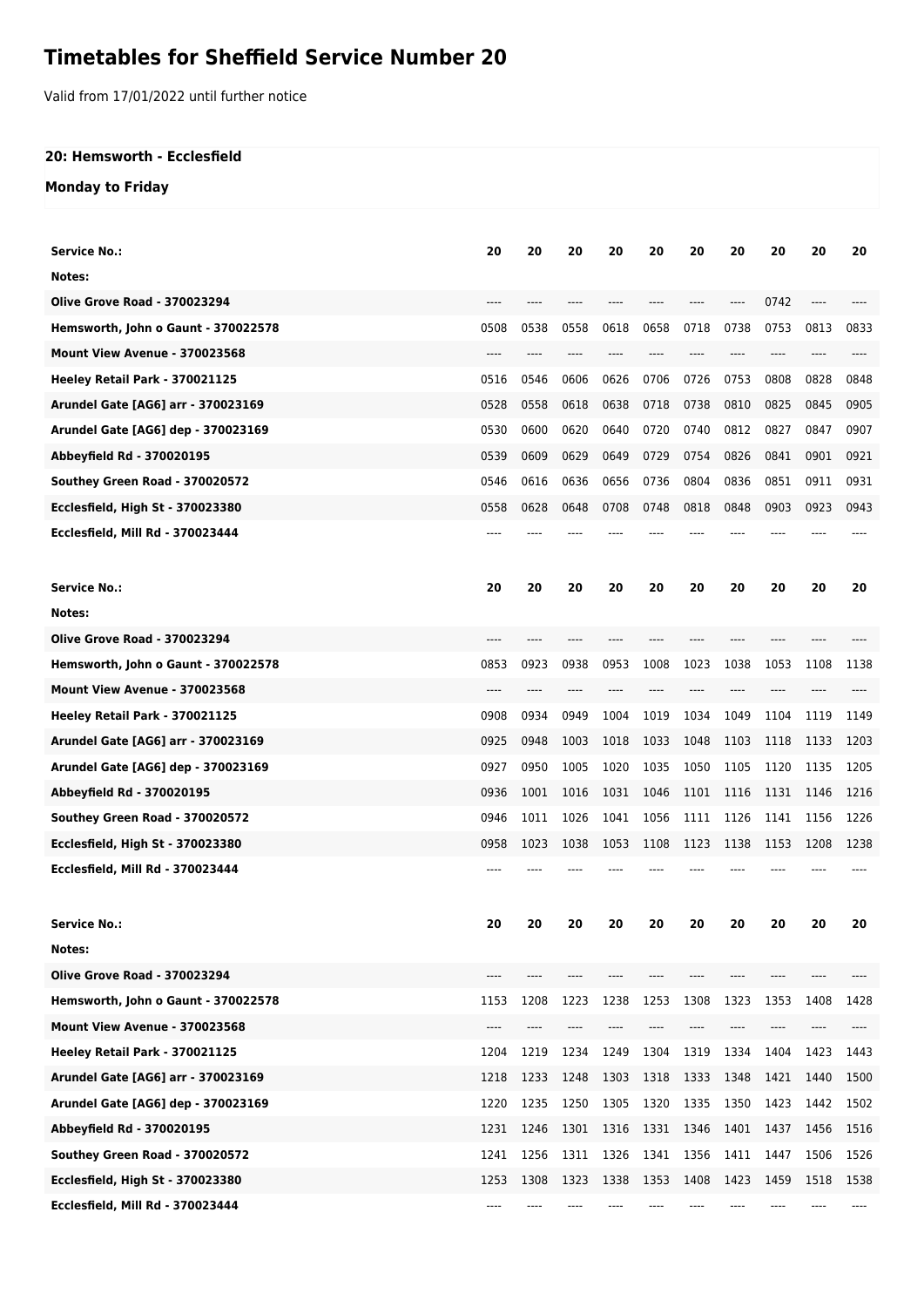| <b>Service No.:</b>                 |      | 20   | 20   | 20   | 20   | 20   | 20   | 20   | 20   | 20   | 20   |
|-------------------------------------|------|------|------|------|------|------|------|------|------|------|------|
| Notes:                              |      |      |      |      |      |      |      |      |      |      |      |
| <b>Olive Grove Road - 370023294</b> |      | ---- |      | ---- |      |      |      | ---- |      | ---- |      |
| Hemsworth, John o Gaunt - 370022578 |      | 1448 | 1508 | 1523 | 1538 | 1553 | 1628 | 1648 | 1708 | 1728 | 1748 |
| Mount View Avenue - 370023568       |      | ---- |      |      |      |      |      | ---- |      |      |      |
| Heeley Retail Park - 370021125      |      | 1503 | 1523 | 1538 | 1553 | 1608 | 1643 | 1703 | 1723 | 1743 | 1757 |
| Arundel Gate [AG6] arr - 370023169  |      | 1520 | 1540 | 1555 | 1610 | 1625 | 1700 | 1720 | 1740 | 1757 | 1811 |
| Arundel Gate [AG6] dep - 370023169  |      | 1522 | 1542 | 1557 | 1612 | 1627 | 1702 | 1722 | 1742 | 1759 | 1813 |
| Abbeyfield Rd - 370020195           |      | 1536 | 1556 | 1611 | 1626 | 1641 | 1716 | 1736 | 1752 | 1809 | 1823 |
| Southey Green Road - 370020572      |      | 1546 | 1606 | 1621 | 1636 | 1651 | 1729 | 1745 | 1759 | 1816 | 1830 |
| Ecclesfield, High St - 370023380    |      | 1558 | 1618 | 1633 | 1648 | 1703 | 1742 | 1757 | 1812 | 1829 | 1843 |
| Ecclesfield, Mill Rd - 370023444    |      |      |      |      |      |      |      |      |      |      |      |
|                                     |      |      |      |      |      |      |      |      |      |      |      |
| <b>Service No.:</b>                 | 20   |      | 20   | 20   |      | 20   | 20   |      | 20   |      | 20   |
| Notes:                              |      |      |      |      |      |      |      |      |      |      |      |
| <b>Olive Grove Road - 370023294</b> | ---- |      | ---- | ---- |      | ---- | ---- |      | ---- |      | ---- |
| Hemsworth, John o Gaunt - 370022578 | 1808 |      | 1828 | 1848 |      | 1945 | 2045 |      | 2145 |      | 2245 |
| Mount View Avenue - 370023568       | ---- |      | ---- | ---- |      | ---- | ---- |      | ---- |      | ---- |
| Heeley Retail Park - 370021125      | 1817 |      | 1837 | 1857 |      | 1953 | 2053 |      | 2153 |      | 2253 |
| Arundel Gate [AG6] arr - 370023169  | 1831 |      | 1851 | 1912 |      | 2007 | 2107 |      | 2207 |      | 2304 |
| Arundel Gate [AG6] dep - 370023169  | 1833 |      | 1853 | ---- |      | 2009 | 2109 |      | 2209 |      | 2306 |
| Abbeyfield Rd - 370020195           | 1842 |      | 1903 | ---- |      | 2017 | 2117 |      | 2218 |      | 2315 |
| Southey Green Road - 370020572      | 1849 |      | 1910 | ---- |      | 2025 | 2125 |      | 2225 |      | 2322 |
| Ecclesfield, High St - 370023380    | 1858 |      | 1919 | ---- |      | 2037 | 2137 |      | 2237 |      | 2332 |

## **20: Ecclesfield - Hemsworth**

**Monday to Friday**

| <b>Service No.:</b>                         | 20   | 20   | 20   | 20   | 20   | 20   | 20   | 20   | 20   | 20   |
|---------------------------------------------|------|------|------|------|------|------|------|------|------|------|
| Notes:                                      |      |      |      |      |      |      |      |      |      |      |
| Ecclesfield, Mill Rd - 370023444            | ---- |      |      |      |      |      |      |      |      |      |
| <b>Ecclesfield, High St - 370023380</b>     | 0507 | 0602 | 0627 | 0647 | 0702 | 0717 | 0757 | 0817 | 0837 | 0857 |
| Southey Green, Southey Green Rd - 370020575 | 0517 | 0612 | 0637 | 0657 | 0712 | 0726 | 0811 | 0831 | 0851 | 0910 |
| Abbeyfield Rd - 370020211                   | 0524 | 0619 | 0644 | 0704 | 0719 | 0733 | 0825 | 0845 | 0905 | 0924 |
| 02 Academy [AG9] arr - 370022801            | 0533 | 0628 | 0653 | 0713 | 0728 | 0746 | 0838 | 0858 | 0919 | 0937 |
| 02 Academy [AG9] dep - 370022801            | 0535 | 0630 | 0655 | 0715 | 0730 | 0749 | 0841 | 0901 | 0922 | 0940 |
| Heeley, Ponsfords - 370023299               | 0545 | 0640 | 0705 | 0725 | 0746 | 0805 | 0857 | 0917 | 0936 | 0951 |
| <b>Newfield School - 370027444</b>          |      |      |      |      |      |      |      |      |      |      |
| Hemsworth, John o Gaunt - 370022578         | 0555 | 0650 | 0715 | 0735 | 0801 | 0820 | 0912 | 0932 | 0947 | 1003 |